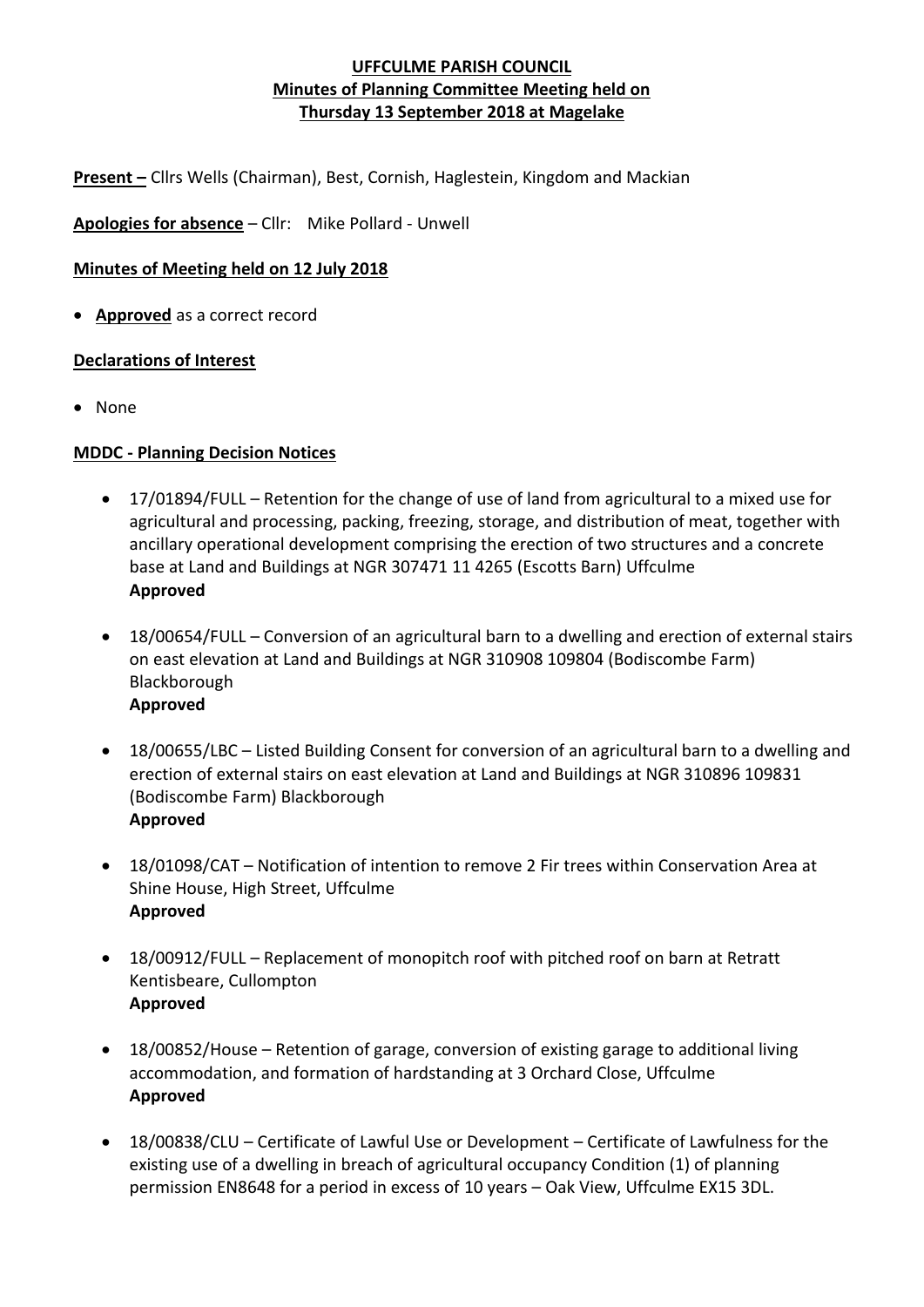• 18/01047/CLP **–** Certificate of Lawful Use for a Proposed use or Development – Certificate of lawfulness for the proposed erection of a single storey extension in accordance with submitted plans/drawings – details referred to below – 38 Highland Park, Uffculme

### **Planning Appeals**

• 17/02053/FULL – Removal of Conditions 3 and 4 of planning appeal APP/Y1138A/14/2216218 under 13/00777/FULL to allow for permanent permission at The Paddock, Willand, Cullompton **Refused**

**Planning Applications**

**As attached**

**Date of Next Meeting** – **11 October 2018**

**Verity Aldridge Clerk to the Council**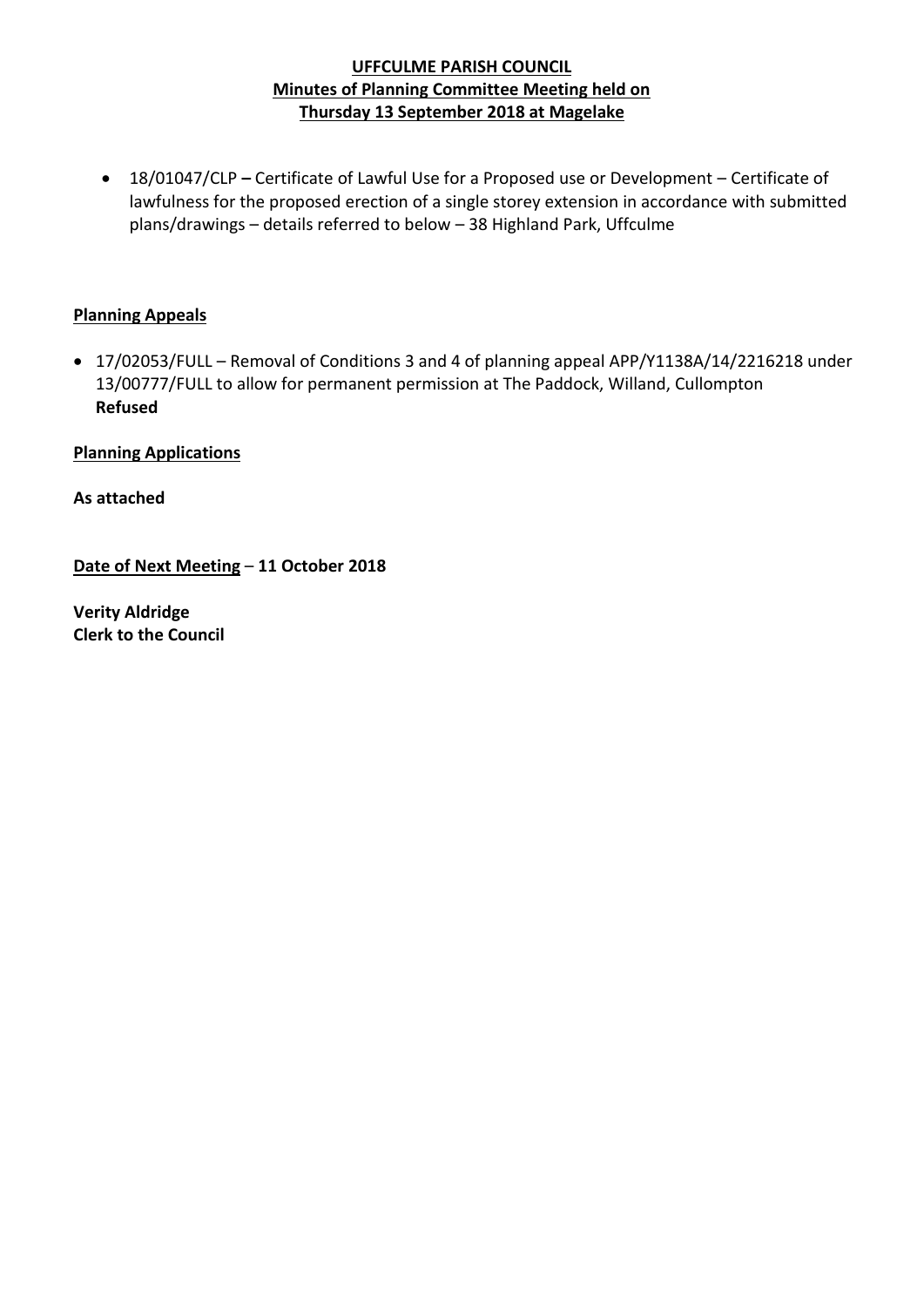• **18/01338/FULL** Retention and change of use of existing outbuilding to one holiday let and one holiday let/office space (Use Class B1/A2) with associated ancillary spaces (Revised Scheme) – Location at Land and Buildings at NGR 311389 111881 (Haydon Farm) Balckborough

**The Parish Council would like the officers to consider the concerns raised by the neighbours in respect of the application. The concerns need to be addressed and or conditions applied.**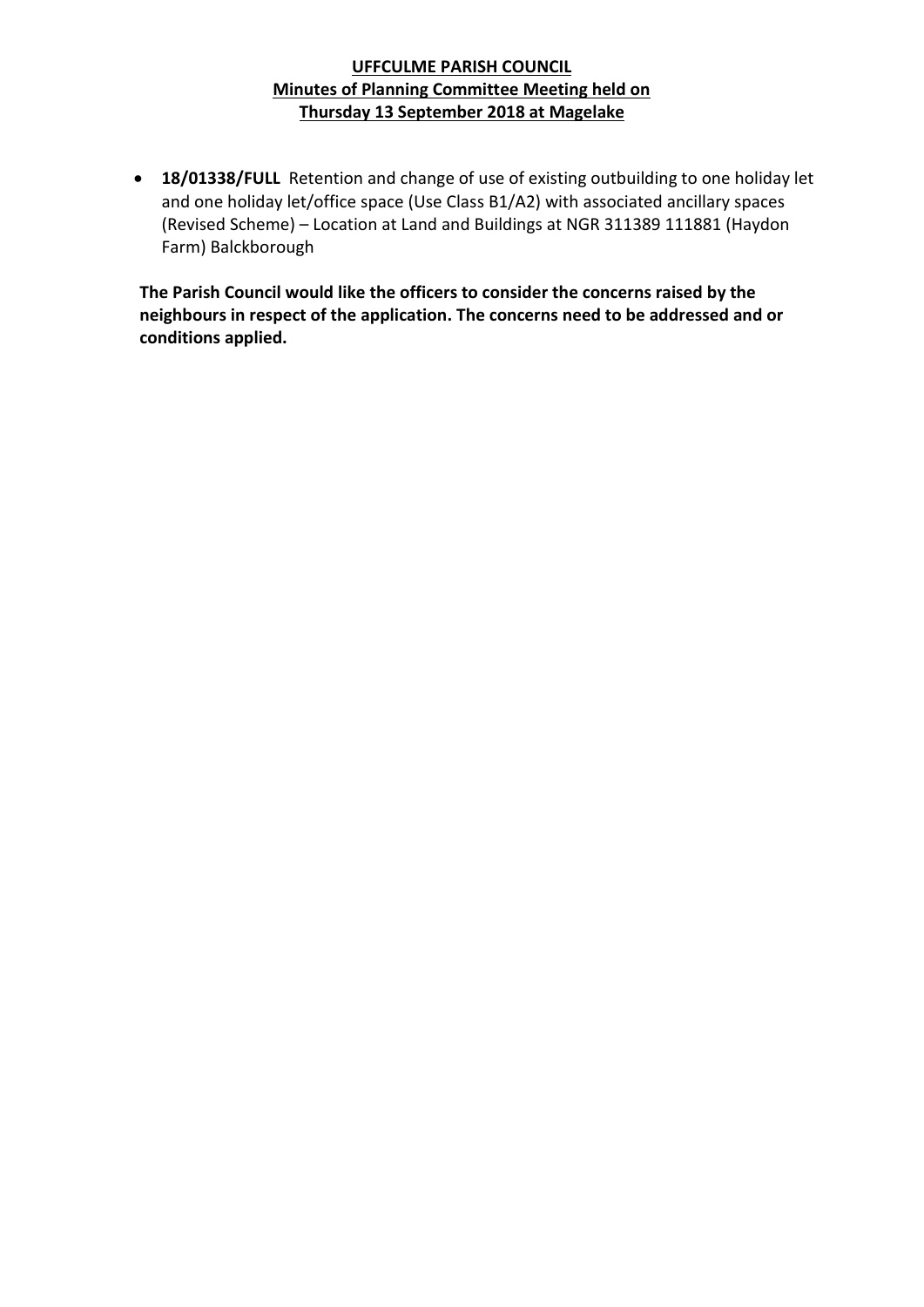• **11/01101/FULL** Retention of change of use from Forestry to a mixed use of Forestry and woodland based arts and storage, erection of artist's studio and workshop following demolition of existing tractor shed, erection of a retaining wall, landscaping works, and siting of associated temporary structures - Location at Gaddon Down Plantation Ashill

#### **The Parish Council OPPOSES this application.**

**There appears to be no reasoning and or justification for the development contained within the application. There are no utility services on site and the Council does not support these being brought to site.** 

**The Council does not feel that this site is suitable for the use intended.**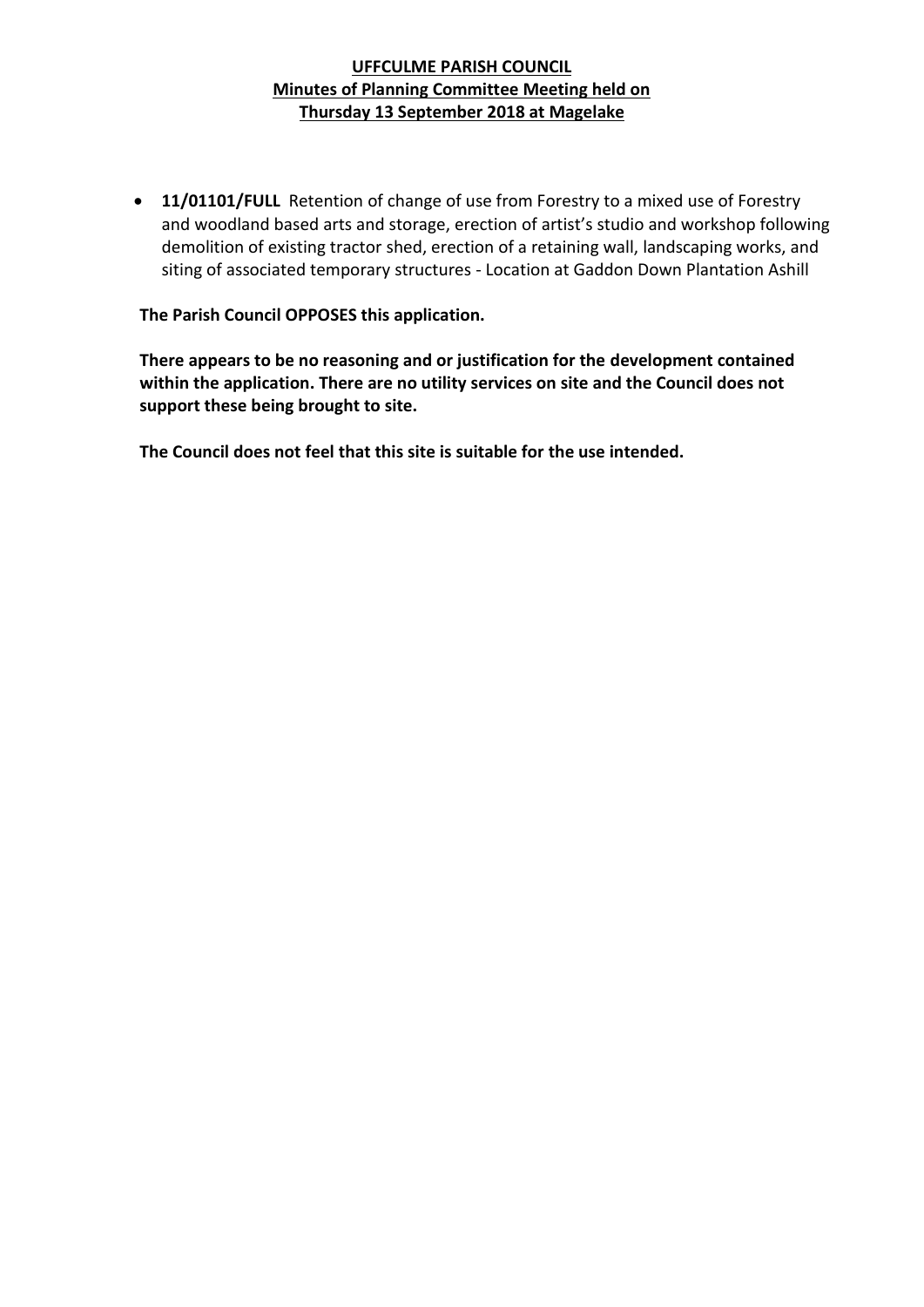• **18/01307/CAT** Notification of intention to fell 1 Lawson Cypress tree within the Conservation Area – Loction at Church House 3 Bridge Street Uffculme

The Council has no objection to the application but suggests the arborologist reviews the application.